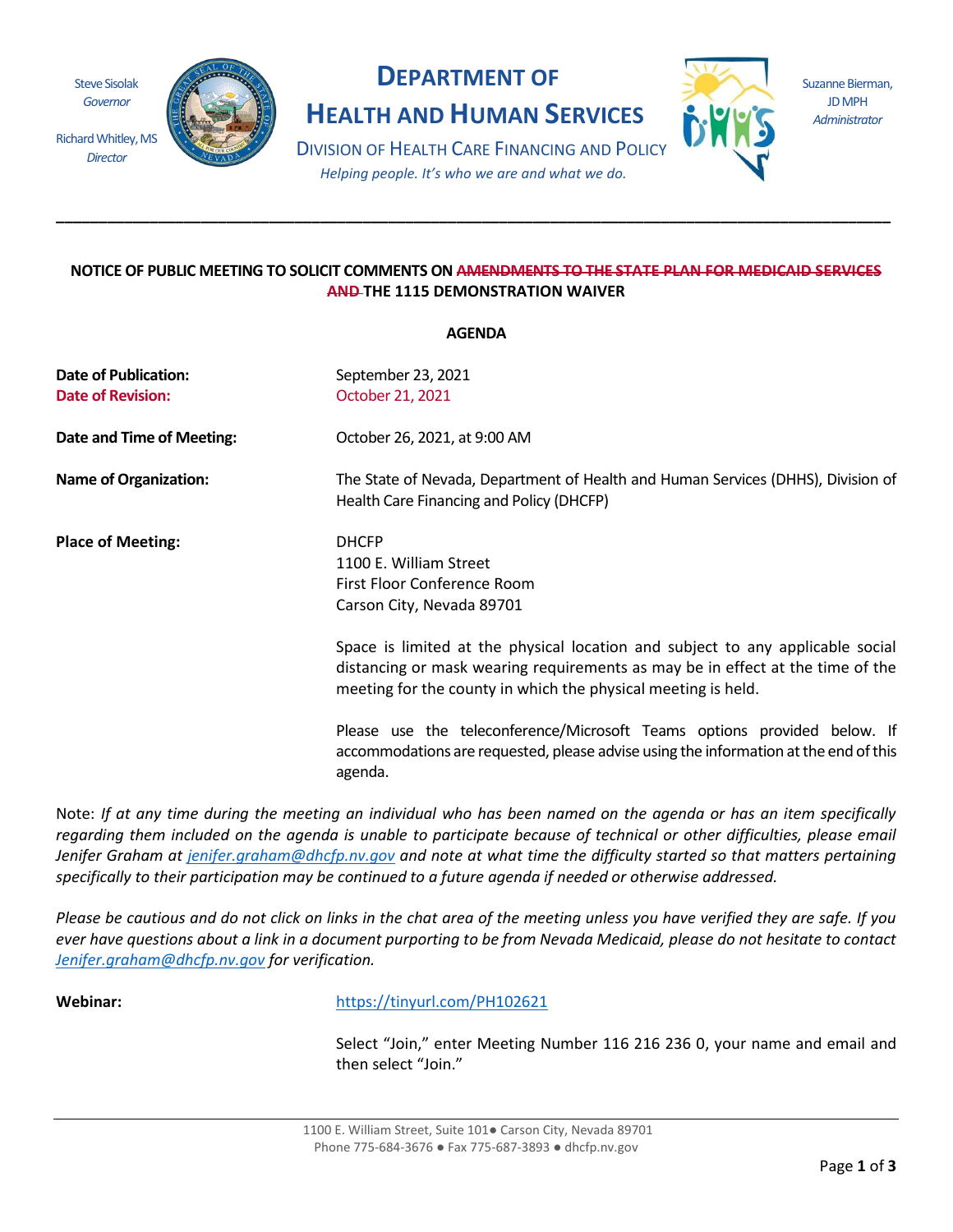The meeting should not require a password, please search for the meeting manually using the meeting number above to join.

| <b>Audio Only:</b> | (775) 321-6111 |
|--------------------|----------------|
| Event Number:      | 822 99 514#    |

### **PLEASE DO NOT PUT THIS NUMBER ON HOLD (***hang up and rejoin if you must take another call***)**

## **YOU MAY BE UNMUTED BY THE HOST WHEN SEEKING PUBLIC COMMENT, PLEASE HANG UP AND REJOIN IF YOU ARE HAVING SIDE CONVERSATIONS DURING THE MEETING OR THOSE MAY BE HEARD BY OTHERS AND RECORDED**

# **This meeting may be recorded to facilitate note-taking or other uses. By participating you consent to recording of your participation in this meeting.**

*The meeting chat functionality may be disabled or limited to inquiries regarding technical difficulties or to indicate an interest in offering public comment. Exercise caution with links which may appear in any meeting chat as they could be malicious.*

#### **AGENDA**

- 1. General Public Comments: Because of time considerations, the period for public comment by each speaker will be limited to three minutes and speakers are urged to avoid repetition of comments made by previous speakers.
- 2. Discussion of proposed Amendments to the State Plan for Medicaid Services the 1115 Substance Use Disorder Demonstration Waiver and solicitation of public comments

**Subject:** 1115 Substance Use Disorder (SUD) Demonstration Waiver

DHCFP is proposing to submit an 1115 Substance Use Disorder (SUD) Demonstration Waiver application through the Centers for Medicare and Medicaid Services (CMS). In effort to combat the ongoing opioid crisis, CMS created an opportunity under the authority of section 1115(a) of the Social Security Act for states to demonstrate and test flexibilities to improve the continuum of care for beneficiaries with substance use disorders (SUDs) including Opioid Use Disorder.

The following Provider Type (PT) will potentially be affected by this change:

This proposed change affects all Medicaid-enrolled providers delivering SUD services. Those provider types include, but are not limited to: Hospital, Inpatient (PT 11), Psychiatric Hospital, Inpatient (PT 13), Physician, M.D., Osteopath, D.O. (PT 20), Advance Practice Registered Nurse (PT 24), Nurse Midwife (PT 74), Physician's Assistant (PT 77), Substance Abuse Agency Model (PT 17 Specialty 215), Certified Community Behavioral Health Center (PT 17 Specialty 288).

The projected enrollment and expenditures for each demonstration year are:

|                      | <b>DY23</b> | <b>DY24</b>                              | <b>DY25</b> | <b>DY26</b>               | <b>DY27</b> |
|----------------------|-------------|------------------------------------------|-------------|---------------------------|-------------|
| <b>Member Months</b> | 5.587       | 5,643                                    | 5.700       | 5.757                     | 5.814       |
| Expenditures         |             | $$6,987,676$   \$7,361,049   \$7,754,357 |             | $$8,168,668$ $$8,605,143$ |             |

The effective date of change is January 1, 2023.

a. Public comment regarding subject matter.